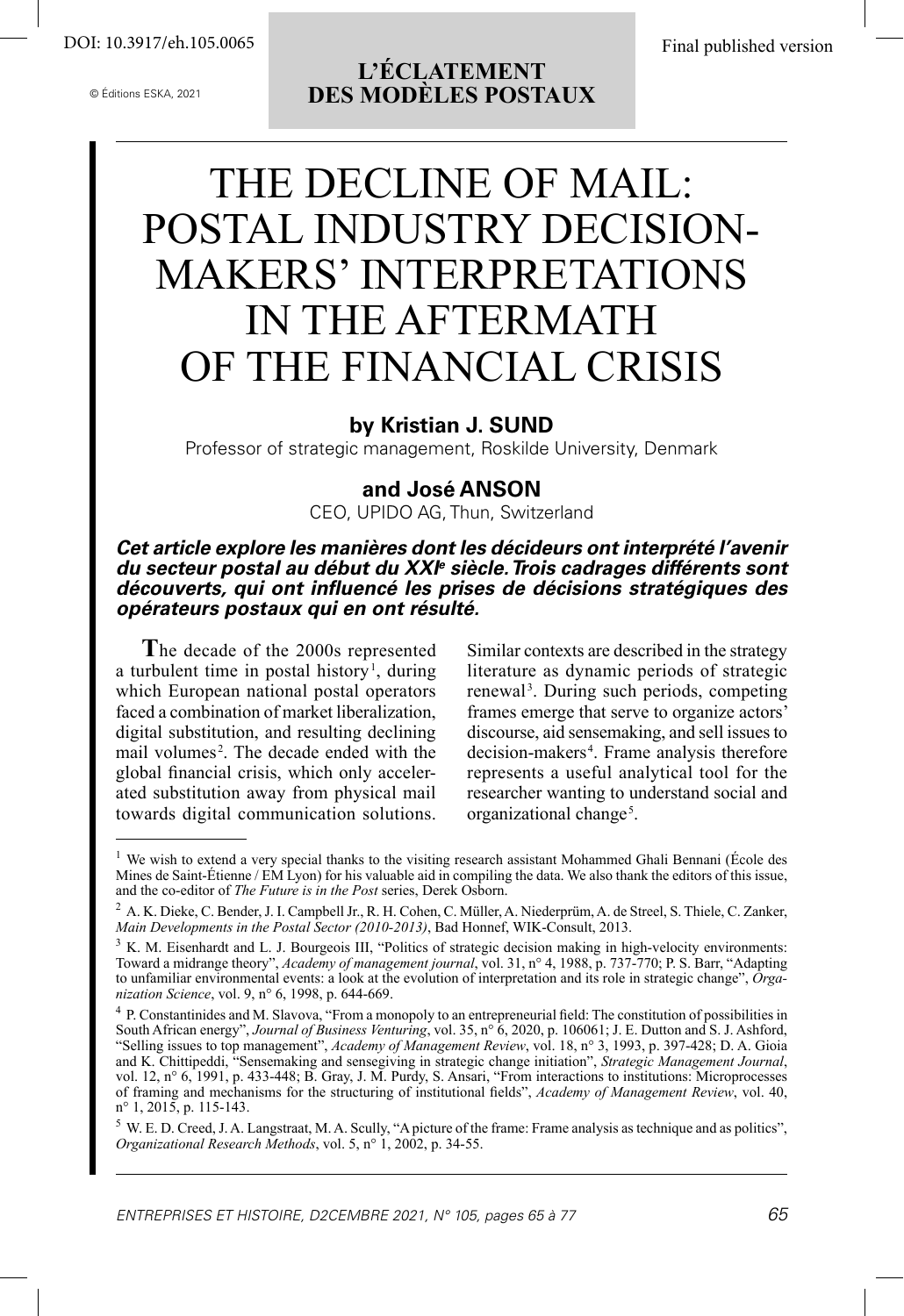The modern postal system and sector traces its history back to the 1500s and 1600s, when Kings across Europe established regular postal routes by horse and carriage to transport letters across their kingdoms and beyond. The postal service was truly democratized only once the business model changed from a receiver-pays to a sender-pays model, under the 1840 Rowland Hill reform, with uniform prices irrespective of source and destination within a country. What started as a reform in Great Britain rapidly spread as a business model across Europe and the world and the 20<sup>th</sup> century saw mail transactions grow tremendously. The European Union (EU) worked during the 1990s to create a common postal market within Europe and with the Framework Postal Directive in 1997 set about the liberalization of this market, encouraging competition between operators and countries, and gradually reducing reserved (monopoly) areas of the market<sup>6</sup>. The liberalization was completed by 20137 . The relatively short period of time that national postal operators had to adapt to market liberalization coincided with the rapid development and penetration of mobile telecommunications and the Internet. The first social media sites were also launched in the middle of this period (Myspace and LinkedIn in 2003, Facebook in 2004, Twitter in 2006). These new technologies resulted in a shift of communication from paper to digital, from physical to online. Consequently, national postal

operators not only experienced competition, but also for the first time in its modern history a reversal of trends towards lower mail volumes<sup>8</sup>. With such rapid and far-reaching changes, the sector offers a rich empirical setting within which to study strategy-making, cognition, and business model adaptation during times of extreme environmental change<sup>9</sup>. In particular, a historical approach helps contextualize and explain how interpretations of this change have shaped strategy in more recent years $10$ .

Framing occurs when people develop or reorient a particular conceptualization of an issue. This frame has an impact on their opinions on the issue. The major assumption of framing theory is that any issue can end up being framed in various ways, and thus be viewed differently by different people or groups of people11. Frames are communicated and shared, therefore leading to collective construction within and across organizational boundaries.

 During periods of strategic change, framing aids managers in sensegiving, the process of helping organizational members make sense of the change<sup>12</sup>. However, when such change is surrounded by high uncertainty, competing frames may emerge<sup>13</sup>, leading to conflicts, upsetting existing organizational power structures and ultimately pointing

<sup>6</sup> See e.g. K. J. Sund, "From Cooperation to Competition: Changing Dominant Logics and Legitimization in Liberalizing Industries", in J. Rendtorff (ed.), *Handbook of Business Legitimacy*, Cham, Springer, 2020.

<sup>7</sup> C. Jaag, "Postal-sector policy: From monopoly to regulated competition and beyond", *Utilities Policy*, n° 31, 2014, p. 266-277.

<sup>8</sup> K. J. Sund, *Innovation in the Postal Sector: Strategies, Barriers and Enablers*, Lausanne, EPFL/SAP, 2008; K. J. Sund and D. Osborn, *The Future Is in the Post: Perspectives on Strategy in the Postal Industry*, Faringdon, Libri Publishing, 2010.

<sup>&</sup>lt;sup>9</sup> M. Bogers, K. J. Sund, J. A. Villarroel, "The Organizational Dimension of Business Model Exploration: Evidence from the European Postal Industry", in N. J. Foss (ed.), *Business Model Innovation: The Organizational Dimension*, Oxford University Press, 2015.

<sup>&</sup>lt;sup>10</sup> N. S. Argyres, A. De Massis, N. J. Foss, F. Frattini, G. Jones, B. S. Silverman, "History informed strategy research: The promise of history and historical research methods in advancing strategy scholarship", *Strategic Management Journal*, vol. 41, n° 3, 2020, p. 343-368.

<sup>11</sup> D. Chong and J. N. Druckman, "Framing theory", *Annual Review of Political Science*, n° 10, 2007, p. 103-126.

<sup>&</sup>lt;sup>12</sup> M. Logemann, R. Piekkari, J. Cornelissen, "The sense of it all: Framing and narratives in sensegiving about a strategic change", *Long Range Planning*, vol. 52, n° 5, 2019, p. 101852.

<sup>13</sup> S. Kaplan, "Framing contests: Strategy making under uncertainty", *Organization Science*, vol. 19, n° 5, 2008, p. 729-752.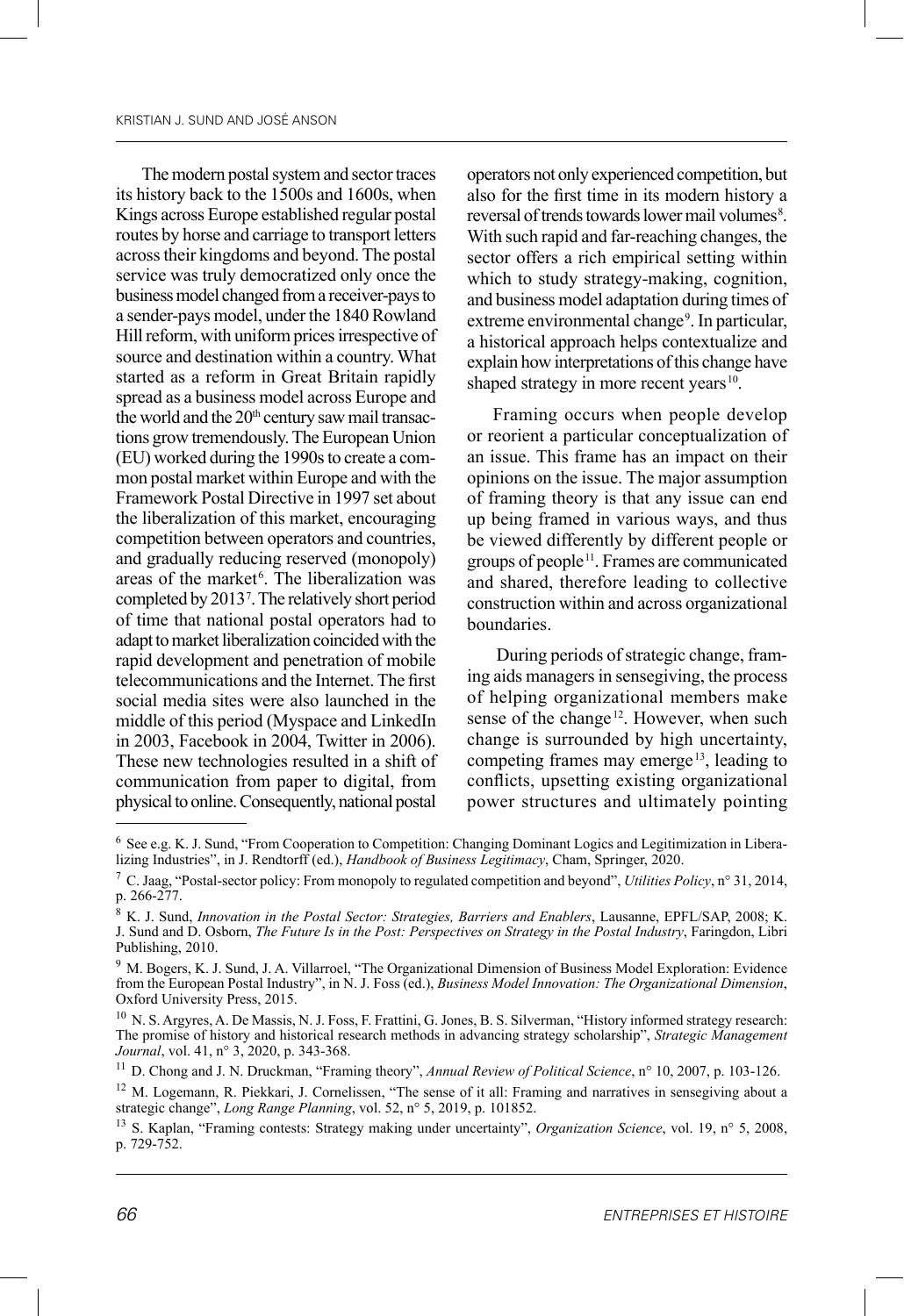different organizations in the same industry environment in different strategic directions.

Using framing theory, we explore in this paper how postal decision-makers during the first decade of the new millennium interpreted and framed the major changes taking place in the environment, and what futures and strategic options were pointed towards for national postal operators. We do this by conducting a content analysis of the book series *The Future is in the Post*, a unique collection of essays written during the period 2010-2012 by over 70 postal thought leaders and decision-makers. We uncover competing frames pointing to alternative change interpretations, and strategic options for operators. We finish by commenting on how the framing of trends at the time may have impacted the subsequent strategic decisions and development of postal operators.

## **THE POSTAL SECTOR IN THE EARLY 2000s**

While global letter-post volumes were still growing until 2006, the threat of the booming Internet and electronic substitution of mail was being felt across postal companies all over the world.

Figure 1 illustrates this global development of mail volumes. In the developing world, mobile communication was expected to rapidly put an end to postal physical communication services. The World Bank even stated that mail could disappear by as early as  $2015^{14}$ . For some, the postal industry was a declining one with poor prospects. In this context, European Union policymakers were trying to increase competition for the provision of letter-post services, by finalizing a liberalization agenda that had been set at a time of steady letter-post growth in the late  $20<sup>th</sup>$ century.

Year after year, however, letter-post volumes growth rates declined. For many years, mail volumes were strongly correlated with general economic growth, but a progressive decoupling process started in the early 2000s, with lower growth rates and then mail volumes decline leading up to the global economic and financial crisis 15. In hindsight, it could appear astonishing how policymaking fostering greater competition in letter-post markets could have been expected to successfully cope with such fundamental trends and produce the positive impacts that were looked for at the launch of the first European postal directive<sup>16</sup>. While introducing more competition in growing markets such as the telecommunication market is one thing, liberalizing a declining market is a totally different one. In the EU, historical postal operators were perhaps misled by such policies and focused all their efforts in achieving greater efficiency gains to cope with a potentially more competitive framework. By doing so, a more ambitious look at the future was foregone (or overlooked) while big technology companies like Amazon or Google were already sowing the seeds of e-commerce and delivery for the 21<sup>st</sup> century.

A vicious postal policy debate circle unfolded with policy makers hoping to achieve liberalization and privatization outcomes by reforming the main business segment of postal companies at the time, namely the letter-post in most advanced economies, while the latter was increasingly gearing towards a declining growth path. Except for a few sector leaders, such as Deutsche Post DHL or Poste Italiane<sup>17</sup>,

<sup>&</sup>lt;sup>14</sup> "Pulling the envelope", *The Economist*, January 20<sup>th</sup>, 2005: https://www.economist.com/special-report/2005/01/20/ pulling-the-envelope.

<sup>&</sup>lt;sup>15</sup> Universal Postal Union, "Development strategies for the postal sector: an economic perspective", 2012.

<sup>16</sup> C. Jaag, "Postal-sector policy: From monopoly to regulated competition and beyond", *Utilities Policy*, vol. 31, 2014, p. 266-277.

 $17$  K. J. Sund, "Transformation and diversification in the context of regulated industries: The case of Poste Italiane and Poste Mobile", *International Journal of Management Education*, vol. 9, n° 4, 2011, p. 77-85.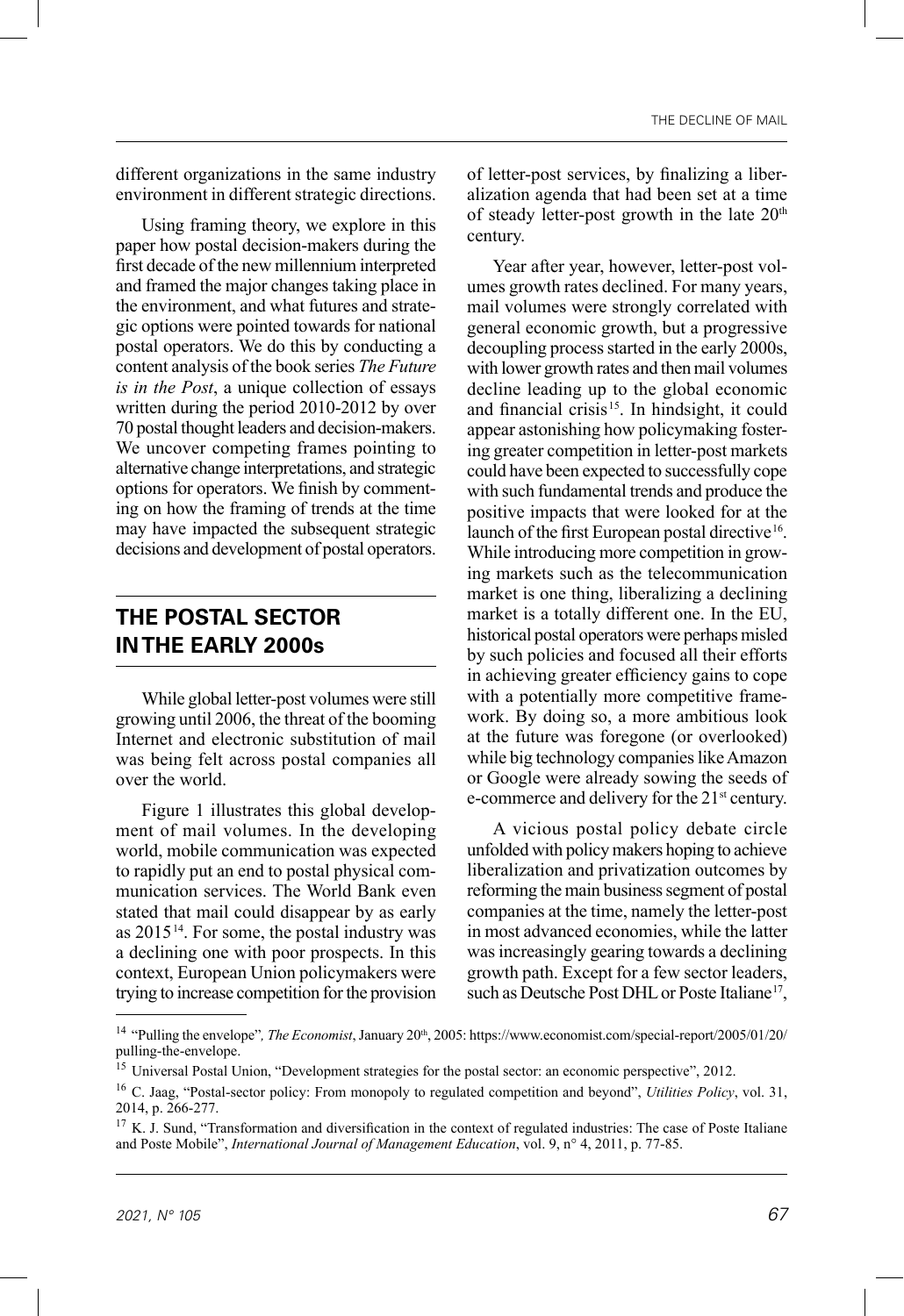

**Figure 1. Evolution of worldwide letter-post volumes**

little or almost no attention was paid to other strategic business segments such as global trade facilitation and logistics, or the review and modernization of postal financial services, and their financial inclusion role in the nascent digital era.

In the European Union, a comprehensive ecosystem of institutions and numerous stakeholders focused on a sequence of European Union postal directives tackling the progressive removal of the letter-post reserved area. However, in terms of postal activities, the debate about the long-term future of postal business models was relatively narrow in scope and alternative postal business models were almost systematically ignored. Regulators thus failed to scope well the future functions and endeavours of the postal sector. For example, business to consumer parcel volume developments linked to e-commerce were not fully taken into consideration. Figure 2 illustrates how e-commerce has led to growth in parcel volumes during this period. The postal sector discussions of the early 2000s could thus be said to lack a long-term vision.

The global economic and financial crisis made the situation described above even more acute. Letter-post volume decline accelerated; and uncertainties about the future of the postal business were not helping to frame a clear and ambitious postal policy agenda. The uncertain environment also resulted in relatively low investments in postal infrastructures in many countries, despite the initial phase of the exponential growth of e-commerce and parcel volumes. Instead, investment was still mainly focused on further industrializing the treatment of letter-post communication. The stage for very challenging postal times was set in spite of a two-decade long EU postal agenda and discussion.

More particularly, the financial crisis led to a large decline of domestic transactional mail

Source: UPU Postal Statistics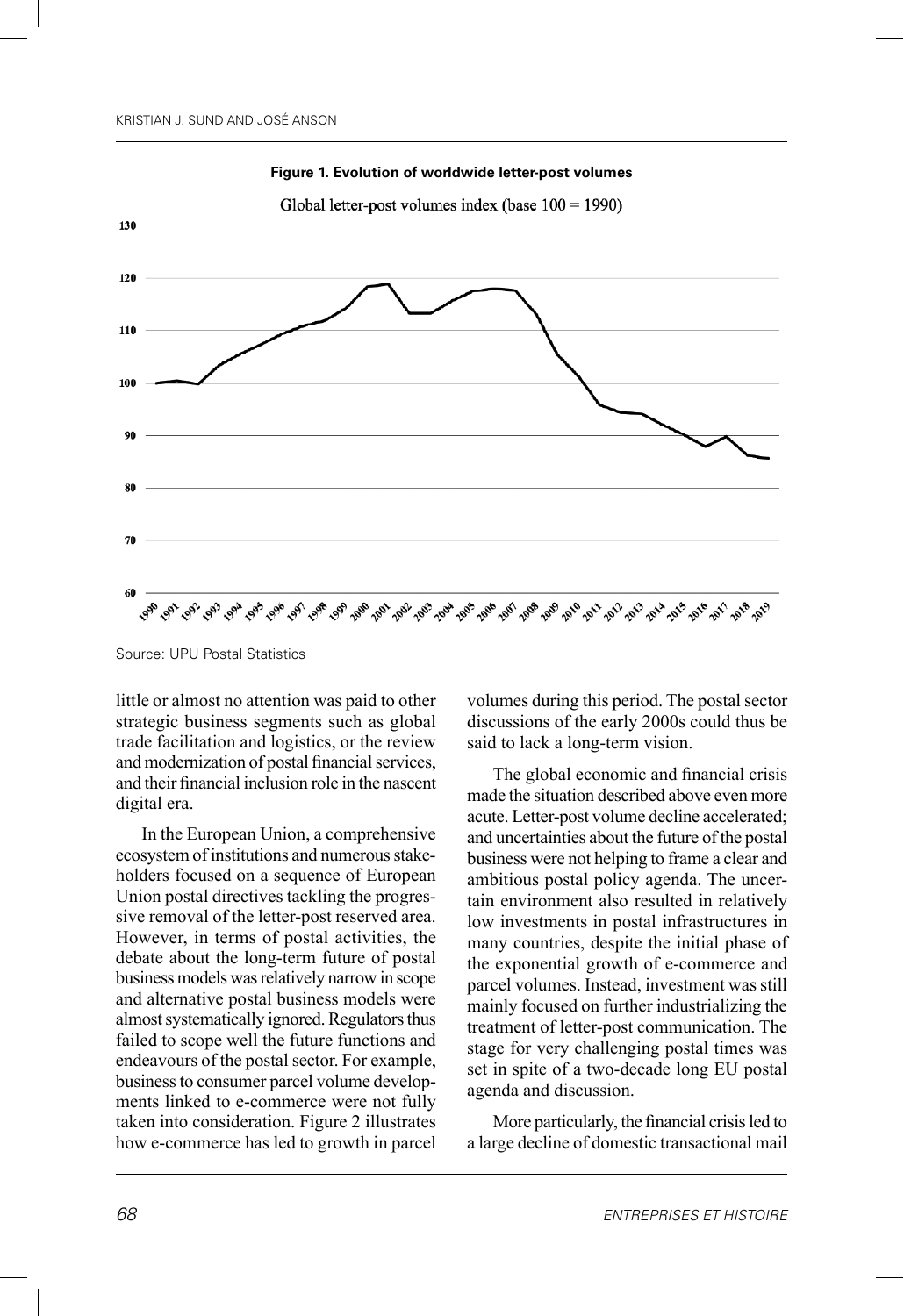

**Figure 2. Evolution of worldwide parcel-post volumes**

and priority mail<sup>18</sup>. Only direct mail showed some resilience, but its share in global advertisement spending was going to decrease as well. Mail communication was accelerating both its absolute and relative decline. With the development of e-commerce, domestic parcel volumes followed the opposite path, but postal delivery systems were not optimized for dealing with increasing parcel volumes flows yet. Little importance was given to the last mile despite critical cost and environmental issues resulting from the global rise of e-commerce. Ultimately, dissatisfied with the quality of service they received, big e-commerce players like Amazon started building their own delivery systems, entering directly in competition with postal and logistics companies for the first time.

On the international front, the global financial crisis accelerated the already on-going collapse of international letter-post volumes which were suffering the most from electronic substitution and the development of the Internet on a global level. This can be seen in Figure 3 below. Unlike cross-border letter communication, small packets items – recorded under the same international letter-post definition of the Universal Postal Union (UPU) – were starting their exponential growth right after the financial crisis. This movement was mainly driven by consumers looking for attractive online offers and prices abroad, thanks to newly established global e-commerce platforms like Alibaba<sup>19</sup>. These fundamental shifts in international postal exchanges (that were going to frame the later UPU policy debate until the terminal dues

Source: UPU Postal Statistics

<sup>&</sup>lt;sup>18</sup> Universal Postal Union, "The global economic and financial crisis and the postal sector", Bern, UPU, 2009.

<sup>19</sup> J. Anson*,* M. Boffa, M. Helble, "Consumer arbitrage in cross-border e-commerce", *Review of International Economics*, vol. 27, n° 4, 2015. p. 1234-1251.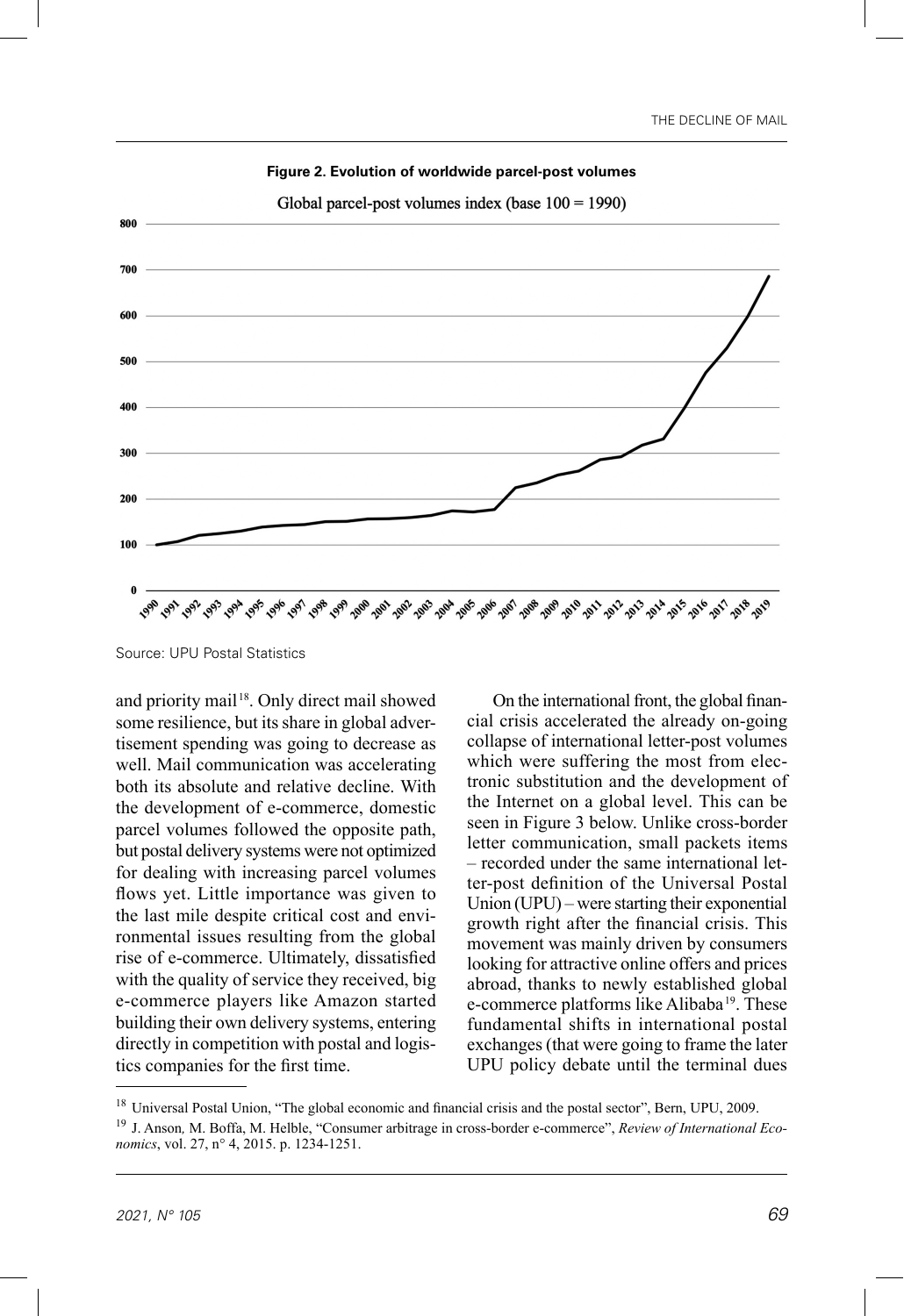

**Figure 3. Evolution of international letter-post volumes**

crisis of 2018-2019 between the United States and the rest of the world) had been widely overlooked by the different European postal directives. They were treated as peripheral issues at best.

## **FRAMING DURING INDUSTRY CHANGE**

Any issue can be viewed from a variety of perspectives, or what has been referred to as frames. These frames are guides for sensemaking and interpretation, constructed through social interaction<sup>20</sup>. Sociologists have therefore not surprisingly studied framing for many years, especially in the context of social movements. Topics studied by sociologists include public discourse, frame alignment, and collective identity<sup>21</sup>. More recently, framing has gained popularity in the management literature as a mechanism to explain the dynamics of competing logics within and between organizations<sup>22</sup>.

According to framing theory, some actors actively engage in framing activities, trying to share their frame of an issue, and influence the opinions of other actors. There is thus some degree of similarity of outcome between

Source: UPU Postal Statistics

<sup>20</sup> S. Kaplan, "Framing contests: Strategy making under uncertainty", *Organization Science*, vol. 19, n° 5, 2008, p. 729-752.

<sup>21</sup> R. D. Benford, "Frame disputes within the nuclear disarmament movement", *Social Forces*, vol. 71, n° 3, 1993, p. 677-701.

 $22$  F. Pazzaglia, M. Farrell, K. Sonpar, P. Martin de Holan, "Keeping up with the Joneses: Industry rivalry, commitment to frames and sensemaking failures", *Human Relations*, vol. 71, n° 3, 2018, p. 427-455.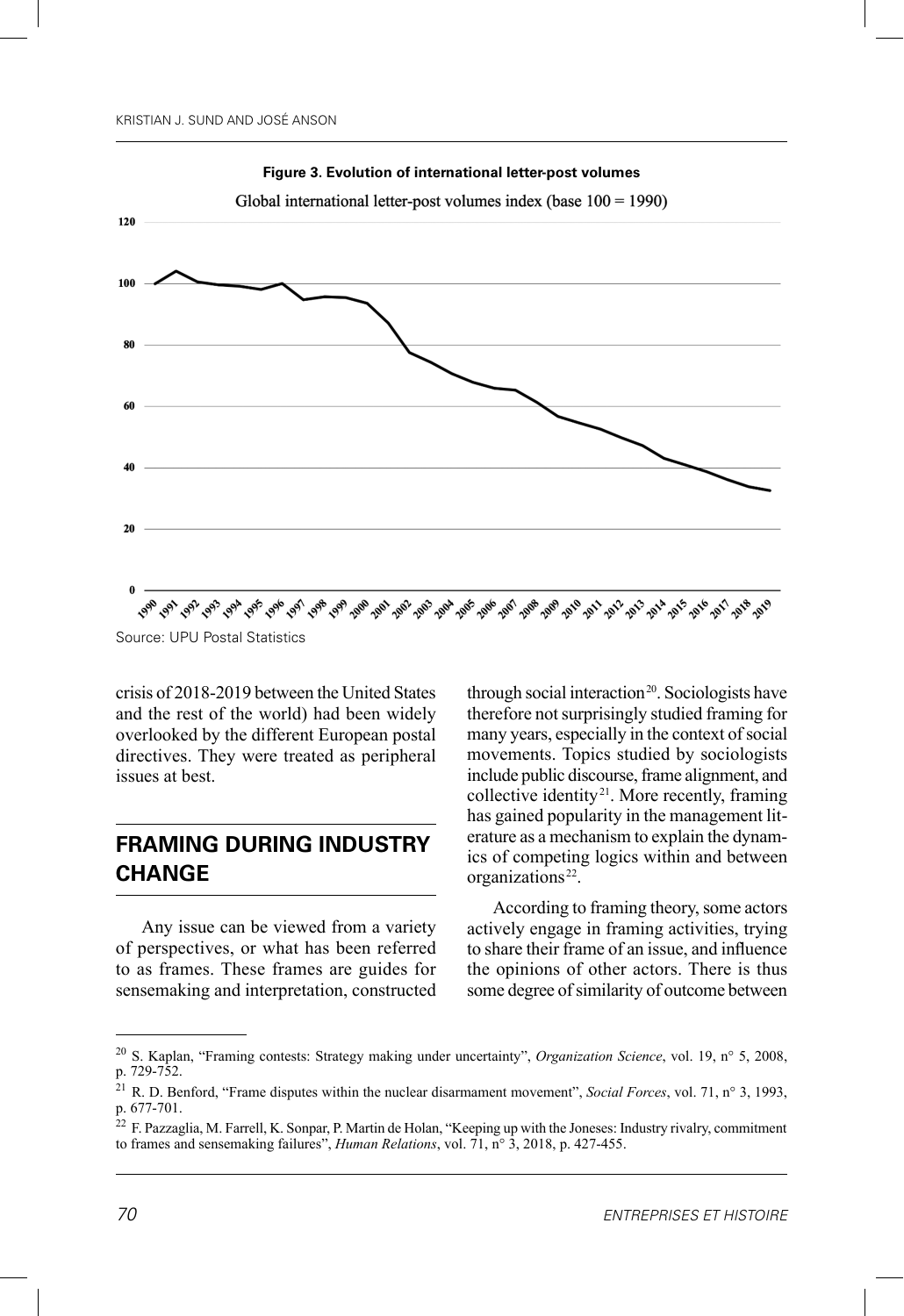framing and priming<sup>23</sup>. In both cases, some interpretations are brought to the forefront, whilst others are repressed. Frames amplify in scope by being actively shared and spread, through being regularly invoked, or by being coupled with emotions<sup>24</sup>. This can lead to the institutionalization of a frame at an organizational, industrial, or societal level. Political activity aimed at promoting a particular frame increases during times of uncertainty. Uncertain environments are characterized by increased complexity and dynamism, and in general a difficulty in establishing the risks of events taking place<sup>25</sup>. Under uncertainty, achieving a collective consensus on both problems and potential solutions therefore becomes more challenging in organizations. Faced with the difficulty of making rational data-driven decisions, the organization moves towards decision-making based on establishing a strong enough coalition around a preferred course of action. Uncertainty furthermore opens up the possibility for new actors to gain power. Coalition building and power consolidation are achieved through political activities in the organization, including establishing a dominant frame. Uncertainty therefore leads to competing frames $26$ .

In contexts of industry and organizational change, and regardless of the level of uncertainty, frames are often employed by managers as tools of sensemaking and sensegiving. Management develops deliberate frames and narratives that can guide employees as these make sense of changes happening within and outside the organization<sup>27</sup>. Frames are thus useful tools of management, but also necessary in order to achieve expected outcomes of a change process. On the other hand, employees and middle managers can also actively use framing to sell issues to management<sup>28</sup>. When change is brought on by a situation of crisis, failure to drop old routine frames may increase the crisis, while adapting frames to new circumstances helps the organization become resilient<sup>29</sup>. For example, Andreas König, Lorenz Graf-Vlachy and Markus Schöberl (2021) demonstrate that framing a situation as representing a potential loss for the organization may lead to resource and routine rigidity, while framing potential gains can relax such rigidities $30$ .

Eliciting and studying cognitions and frames can help us examine and compare the perceptions of different managers in a context of severe environmental change<sup>31</sup>. Beyond simply describing the historical actions of organizations in response to change, studying frames allows the organizational historian to shed light on the logics that guided these actions, as well as competing logics that were ultimately abandoned. In the context of the postal sector, operator strategies of the last decade find their roots in the competing frames developed in the aftermath of the financial crisis. Studying these frames can thus provide

<sup>23</sup> D. Chong and J. N. Druckman, "Framing theory", *art. cit*.

<sup>&</sup>lt;sup>24</sup> J. M. Purdy, S. Ansari, B. Gray, "Are logics enough? Framing as an alternative tool for understanding institutional meaning making", *Journal of Management Inquiry*, vol. 28, n° 4, 2019, p. 409-419.

<sup>25</sup> K. J. Sund, "Revisiting organizational interpretation and three types of uncertainty", *International Journal of Organizational Analysis*, vol. 23, n° 4, 2015, p. 588–605.

<sup>26</sup> S. Kaplan, "Framing contests", *art. cit.*

<sup>27</sup> M. Logemann, R. Piekkari, J. Cornelissen, "The sense of it all", *art*. *cit*.

<sup>28</sup> J. E. Dutton and S. J. Ashford, "Selling issues to top management", *Academy of Management Review*, vol. 18, n° 3, 1993, p. 397-428.

<sup>29</sup> S. Kim, "Frame Restructuration: The Making of an Alternative Business Incubator amid Detroit's Crisis", *Administrative Science Quarterly,* vol. 66, n° 3, 2021, p. 753-805.

<sup>&</sup>lt;sup>30</sup> A. König, L. Graf-Vlachy, M. Schöberl, "Opportunity/threat perception and inertia in response to discontinuous change: Replicating and extending Gilbert (2005)", *Journal of Management*, vol. 47, n° 3, 2021, p. 771-816.

<sup>&</sup>lt;sup>31</sup> K. Friis-Holm Egfjord and K. J. Sund, "Do you see what I see? How differing perceptions of the environment can hinder radical business model innovation", *Technological Forecasting and Social Change*, vol. 150, 2020, article 119787.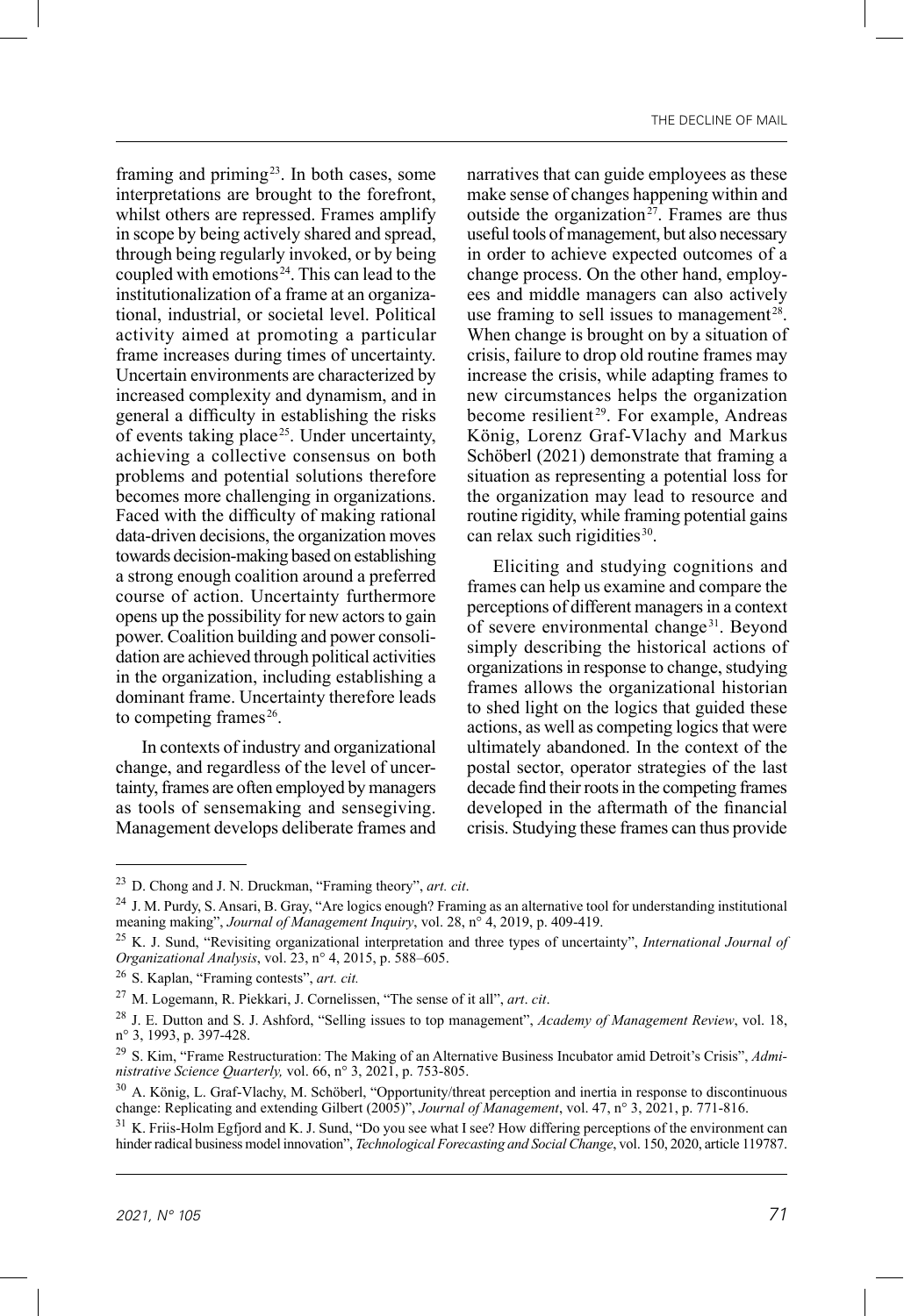historically interesting insights into why some strategies were adopted, and others abandoned.

#### **METHODOLOGY**

Frames and narratives can be elicited in multiple ways, including through the study of documents, through interviews, or through observation techniques. For a historical analysis of frames, a weakness of interviews is recall bias, whereby respondents no longer accurately report their logic at the time. Discursive analysis of policy-related documents represents a much better opportunity to analyse frames in the deliberate way and context in which these were written down. For example, numerous scholars have studied the framing of strategy, innovation, environment, corporate responsibility, and related issues in annual reports and letters to shareholders<sup>32</sup>.

We base our analysis on a unique collection of 51 opinion papers, published between 2010 and 2012 in a three-volume book series under the title "The Future is in the Post". These opinion papers were written by 71 postal CEOs, top managers, experts, and consultants mainly from across Europe, the US, and parts of the Middle East and Asia. All opinion papers are available online with open access<sup>33</sup>. The editors of the project invited these "thought leaders" to reflect on "issues relating to strategic developments and options for the postal industry" and commented that the resulting "contrast in approach and conclusions is both interesting to explore and meriting of serious attention"<sup>34</sup>. Eliciting the frames evidenced in these opinion papers will obviously not provide a complete set of all frames in existence at the time among leaders in this industry (something that would

anyway be impossible to do). Instead, it should be viewed as a relatively broad and diverse sample allowing us to describe at least some of the frames of people with a high degree of influence. The opinion papers represent an alternative to other published documents such as newspaper interviews, political white papers, or annual reports that have typically been through a process of multiple corrections by press relations officers, journalists, or investor relations officers before release. In the case of our collection of opinion papers, these are more likely to directly reflect the unfiltered opinions and frames of their authors.

Our research approach is inductive following the interpretivist tradition. Our analysis starts with the broad question of what frames thought leaders at the time used when discussing issues related to the future of postal operators. The raw data consists of 122 390 words, split into 51 opinion papers. The objective of the analysis is to approach the text by identifying its diverse idea elements and asking what holds these together<sup>35</sup>. Our analysis was conducted in five steps. Based on our initial reading of the data, it became evident that there was a diversity of frames, and that those centred on common themes. These frames were held by multiple thought leaders and were thus shared frames. This was to be expected since thought leaders within a given industry are likely to be subjected to and share sources of information and interpretations. It should be noted that we cannot assume that stakeholders expressed all the frames they may have held in their opinion papers. In a second step, we conducted a thematic content analysis on the text to identify main themes discussed (first order codes), along which framing might differ. These first order codes were then compared and merged where themes appeared very close. In a third

<sup>&</sup>lt;sup>32</sup> See e.g. S. Tengblad and C. Ohlsson, "The framing of corporate social responsibility and the globalization of national business systems: A longitudinal case study", *Journal of Business Ethics*, vol. 93, n° 4, 2010, p. 653-669. <sup>33</sup> These can be found via https://www.ruc.dk/~sund.

<sup>34</sup> K. J. Sund and D. Osborn, *The Future Is in the Post, op. cit.,* p. 3.

<sup>&</sup>lt;sup>35</sup> W. E. D. Creed, J. A. Langstraat, M. A. Scully, "A picture of the frame: Frame analysis as technique and as politics", *art*. *cit*.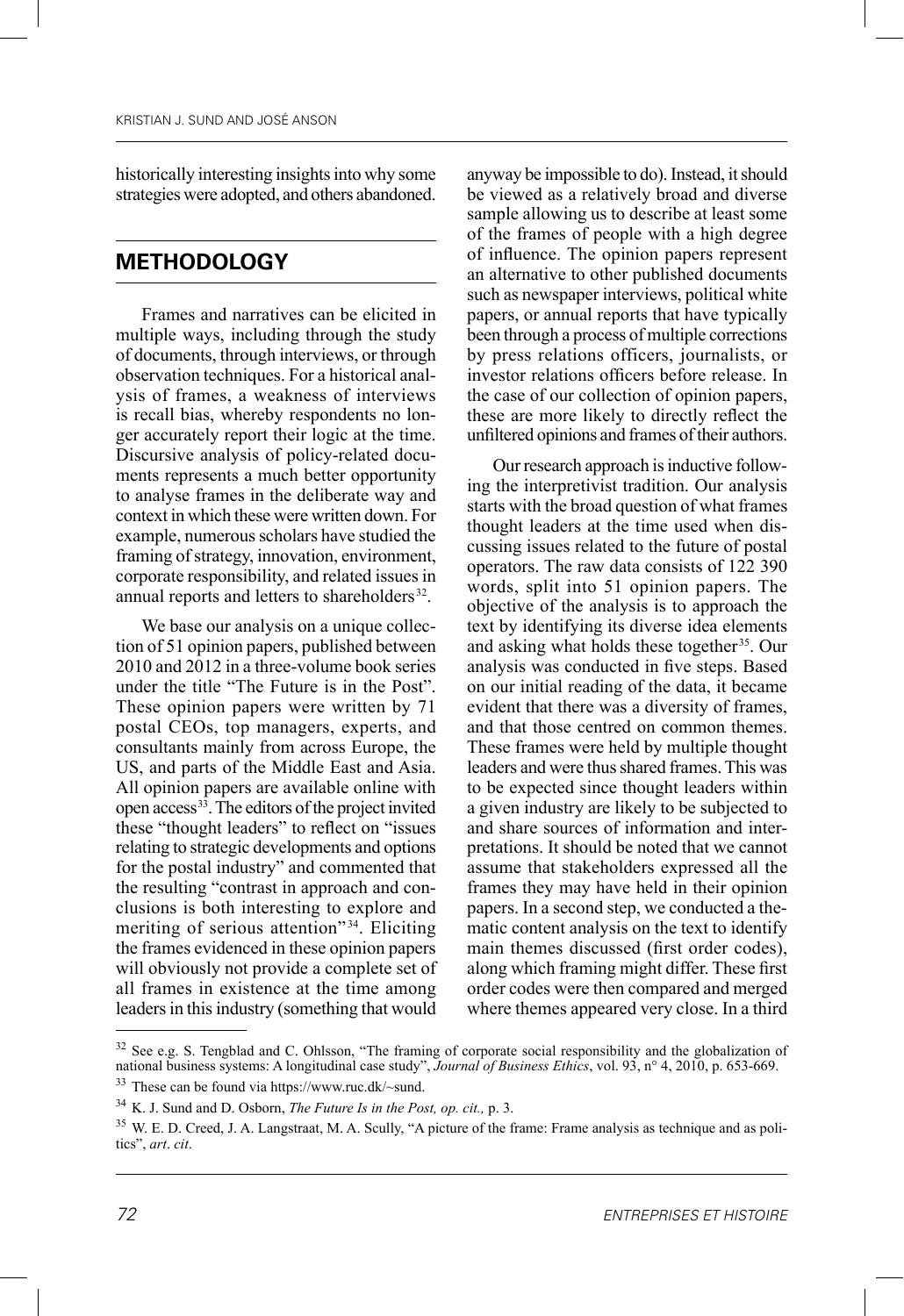step the text was re-coded along each theme and the essence of the resulting framing was noted down. For example, the theme of inter-organizational collaboration emerged as a first order theme. Within this theme, three variants emerged as some thought leaders discussed the need to collaborate with other postal operators, some the need to collaborate with value chain partners or channels, and some collaboration with third parties like universities, new ventures, technology partners or international organizations. The fourth step was to situate each thought leader according to a general higher-order evaluative frame, of whether the thought leader was positive, neutral, or negative about the future of the postal sector. This step is consistent with the very commonly identified and used threat/ opportunity interpretation, and with general practice in previous framing studies 36. The fifth and final step was to group and compare the resulting frames contained in the 51 opinion papers. This final step resulted in three frames that are discussed in the findings and are listed in Table 1.

#### **FINDINGS**

Our analysis led us to identify three clearly delimited over-arching frames in the data. We found only two examples of individuals who seemed to attempt bridging two separate frames. We have labelled the first frame "Paper has a Future". This frame is one that is predominantly positive with regards to a possible future for paper communication. The second frame is labelled "Diversify the Trusted Postal Brand", given that one of the main arguments in this framing is that while paper (and the associated service of delivering paper from A to B) may no longer have as much value as before, the brand of the national postal operator still has a strong value. The third and final frame has been labelled "Digitalize and Differentiate with Open Innovation", as a main argument in this framing is that posts are not able to generate value alone but need to move into new digital services in collaboration with outside actors. We discovered that within each of these frames, some thought leaders appeared more positive in their evaluation than others. Therefore, we couldn't with our data uncover a systematic threat/opportunity framing within each frame, which is why the result of our fourth analysis step is not contained in Table 1 and in the discussion below.

#### **Paper has a future**

The "Paper has a future*"* frame argues that the traditional letter mail business model still has a future. Paper is thought to have a strong value for customers. Digital communication trends are recognized but will not lead to a replacement of letter mail, and rather to the potential for new value propositions based around the complementary relationship between paper and digital. For example, hybrid forms of mail, in this framing, will grow in the future. Hybrid mail is mail that starts in digital document format, is then printed, sent in physical format and potentially re-digitized (scanned) by either the postal operator or the end receiver. Hybrid solutions are thus seen in this frame as a logical bridge between the traditional physical business model of the incumbent postal operator and the newly emerged electronic exchange of mail. It is noteworthy that this frame fails to comment on the fact that a majority of former physical mail that has been digitalized in fact no longer involves an actual message sent from a sender to a recipient. For example, communication via social media does not involve any opportunities for physical message exchange. Online

<sup>&</sup>lt;sup>36</sup> See e.g. P. C. Fiss and P. M. Hirsch, "The discourse of globalization: Framing and sensemaking of an emerging concept", *American Sociological Review*, vol. 70, n° 1, 2021, p. 29-52; A. König, L. Graf-Vlachy, M. Schöberl, "Opportunity/threat perception and inertia in response to discontinuous change", *art. cit.*; K. J. Sund, "Scanning, perceived uncertainty, and the interpretation of trends: A study of hotel directors' interpretation of demographic change", *International Journal of Hospitality Management*, vol. 33, 2013, p. 294-303.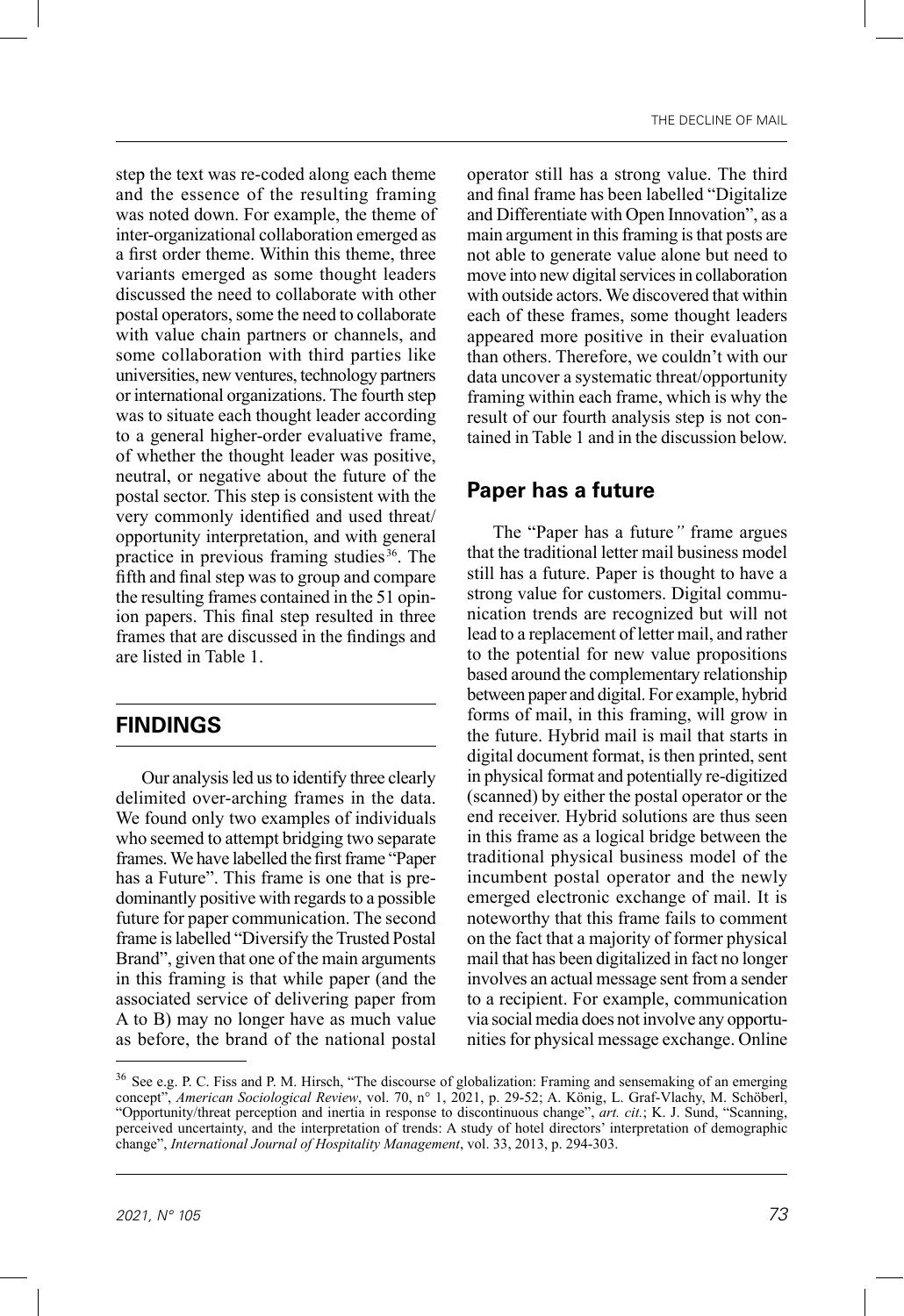|                                  | "Paper has a Future"<br><b>Frame</b>                                                                                                                                                                                                                                         | "Diversify the Trusted<br><b>Postal Brand" Frame</b>                                                                                                                                                                                                                 | "Digitalize and<br><b>Differentiate with Open</b><br><b>Innovation</b> " Frame                                                                                                                                                                                                                       |
|----------------------------------|------------------------------------------------------------------------------------------------------------------------------------------------------------------------------------------------------------------------------------------------------------------------------|----------------------------------------------------------------------------------------------------------------------------------------------------------------------------------------------------------------------------------------------------------------------|------------------------------------------------------------------------------------------------------------------------------------------------------------------------------------------------------------------------------------------------------------------------------------------------------|
| <b>Diagnosis of</b><br>situation | Challenging period.<br>Customers have moved<br>into digital forms of com-<br>munication, but still want<br>physical mail and adverti-<br>sement. Some Posts have<br>been slow to modernize<br>operations and are conse-<br>quently suffering.                                | Customers are commu-<br>nicating digitally, and the<br>decline of physical mail<br>will not stop. Competition<br>comes not just from postal<br>sector, but also from digi-<br>tal space.                                                                             | Communication has digita-<br>lized and gone mobile. Big<br>increases in e-commerce.<br>Current processes are<br>outdated.                                                                                                                                                                            |
| <b>Role of the Post</b>          | The Posts are a vital natio-<br>nal infrastructure tying the<br>country together. They have<br>a long and proud heritage<br>and are among the oldest<br>institutions in their country.<br>Postal network is unique.                                                          | The Post should become a<br>business organization deli-<br>vering relevant services.<br>Operators lack adaptabi-<br>lity, but some are leading<br>the way towards digital<br>innovation.                                                                             | Posts suffer from the<br>weight of history, making<br>it difficult to change.<br>Universal service is a<br>constraint.                                                                                                                                                                               |
| <b>Trust/Brand</b>               | National Posts are reco-<br>gnized and trusted by all<br>citizens. The Post has an<br>intimate relationship to cus-<br>tomers that no other com-<br>pany has.                                                                                                                | Posts remain a trusted<br>brand, with a large cus-<br>tomer base that could be<br>exploited.                                                                                                                                                                         | Postal brand is no longer<br>an advantage.                                                                                                                                                                                                                                                           |
| <b>Future of paper</b>           | Paper has a superior value<br>to digital communication.<br>Paper has been under<br>attack before but always<br>survived. Electronic ser-<br>vices and e-commerce are<br>complements to paper,<br>rather than substitutes.                                                    | Paper communication is lar-<br>gely a thing of the past. The<br>present business model<br>around letter delivery is lar-<br>gely obsolete.                                                                                                                           | There is no viable future<br>for paper.                                                                                                                                                                                                                                                              |
| <b>Strategic</b><br>orientation  | Posts need to modernize<br>operations and focus on<br>what they are good at.<br>Posts should be skeptic<br>towards the digital space<br>that does not offer profi-<br>table business models.<br>Instead, they should focus<br>on complementary areas<br>such as hybrid mail. | Letter delivery is becoming<br>less compelling. There is<br>instead a big opportunity<br>in e-commerce and parcel<br>delivery. There is a need to<br>innovate and diversify into<br>electronic services. Posts<br>should develop their capa-<br>city for innovation. | Posts must diversify but<br>are slow to innovate inter-<br>nally. They need to adopt<br>open innovation practices,<br>for example to partner with<br>start-ups, suppliers, univer-<br>sities. The aim should be<br>to offer differentiated digi-<br>tal services. Posts should<br>create the future. |
| <b>Collaboration</b>             | Cross-border collaboration<br>between postal operators<br>and governments is impor-<br>tant to improve quality of<br>service.                                                                                                                                                | Collaboration with chan-<br>nels and customers should<br>be the focus in order to<br>develop future electronic<br>services.                                                                                                                                          | Collaboration with, for exa-<br>mple, digital start-ups, sup-<br>pliers, universities. Explore<br>license agreements, strate-<br>gic digital acquisitions.                                                                                                                                           |
| Regulatory<br>concerns           | Liberalization is a challenge.<br>There is a need to rede-<br>fine Universal Service<br>Obligation for the last mile.                                                                                                                                                        | Liberalization and regula-<br>tion is a fact of life.                                                                                                                                                                                                                | Universal service defini-<br>tion and postal regulation is<br>increasingly irrelevant, and<br>a barrier for development.                                                                                                                                                                             |

**Table 1. Three frames of the future of the Post**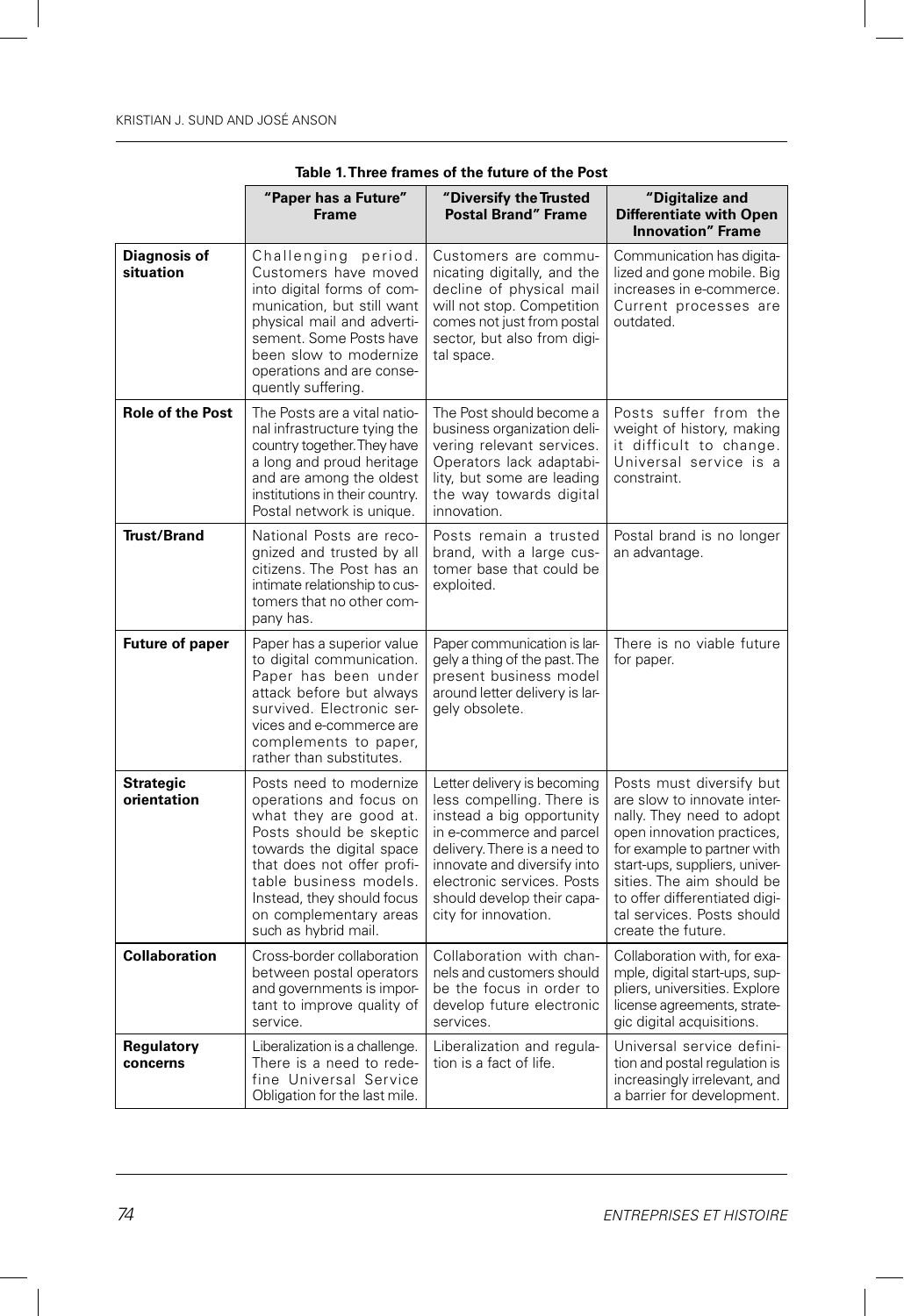banking also substitutes the traditional mailed account statement with a platform on which the user can simply consult their account and transactions in real-time. The frame fails to take into account this irreversible substitution effect.

For thought leaders employing this frame, the strategic question is how to ensure that paper mail remains the chosen form of communication in the future. One thought leader writes that the "ambition is for mail to become the chosen medium of communication for our customers and partners". Another asks: "How can mail be positioned in the mid to long term as a valuable alternative to email?". A third concludes that "hybrid mail may very well be the best service to increase the usage of mail". Thus, although digitalization trends are broadly recognized, the ultimate decline of mail is not. Actually, there is even a belief that downward mail trends could be reversed. The logic behind this stance is not limited to the perceived value of paper. The postal brand is also seen as a uniquely trusted one. The Post is perceived as a critical national infrastructure that "helps social cohesion by linking rural communities". One US thought leader goes as far as arguing against too rapid change, writing that "the US Postal Service should not change at too rapid a rate for it serves a guardian role in American society". The traditional (and monopolistic) unifying role of the Post is thus seen as something that deserves to be protected, regardless of whether or not there is a decline in demand for its services.

The logic of paper value, brand value, and trust in the Post also offers the solution for the future strategic orientation. In this frame, it is argued that Posts must continue to focus on their traditional markets, respecting their heritage and their unifying role in society. Temporarily declining mail volumes and the emergence of new technologies make it important to modernize operations and keep focusing on service quality. New services can be developed within hybrid mail in order to generate new growth in mail. Wider diversification into digital spaces is seen with some scepticism. As one author notes: "We have to admit that there are only a few (if any) profitable electronic models compared to the physical models that we know". Another one asks: "If electronic means of communication are such good substitutes for physical mail, why are there still such high mail volumes?"

Finally, thought leaders adopting this frame argue that liberalization is a challenge and that postal operators should work closely with authorities and with their peers (national operators from other countries) to redefine a Universal Service Obligation for the future. The regulatory framework should allow flexibility for operators, and to some extent protect them from new entrants and cherry-picking by private competitors.

## **Diversify the trusted postal brand**

The "Diversify the trusted postal brand*"*  frame argues that postal operators must adapt their organizations and diversify their businesses to survive. Central to this framing is that paper is considered to have little future, that digital communication trends and e-commerce developments are assumed to continue. Liberalization is a fact of life that there is no point in discussing it anymore. However, postal operators are considered to have a trusted brand that can form the basis for future diversification strategies.

One thought leader comments that: "The present business model is obsolete". Another writes that "physical mail communication is a thing of the past". In this frame, digital substitution, accelerated by the financial crisis, is considered to have accelerated a move away from transactional mail in the case of business customers. For example, banks are moving away from sending physical statements towards digital ones, to save costs. Private customers have likewise moved onto digital platforms for most of their communication needs. These moves are considered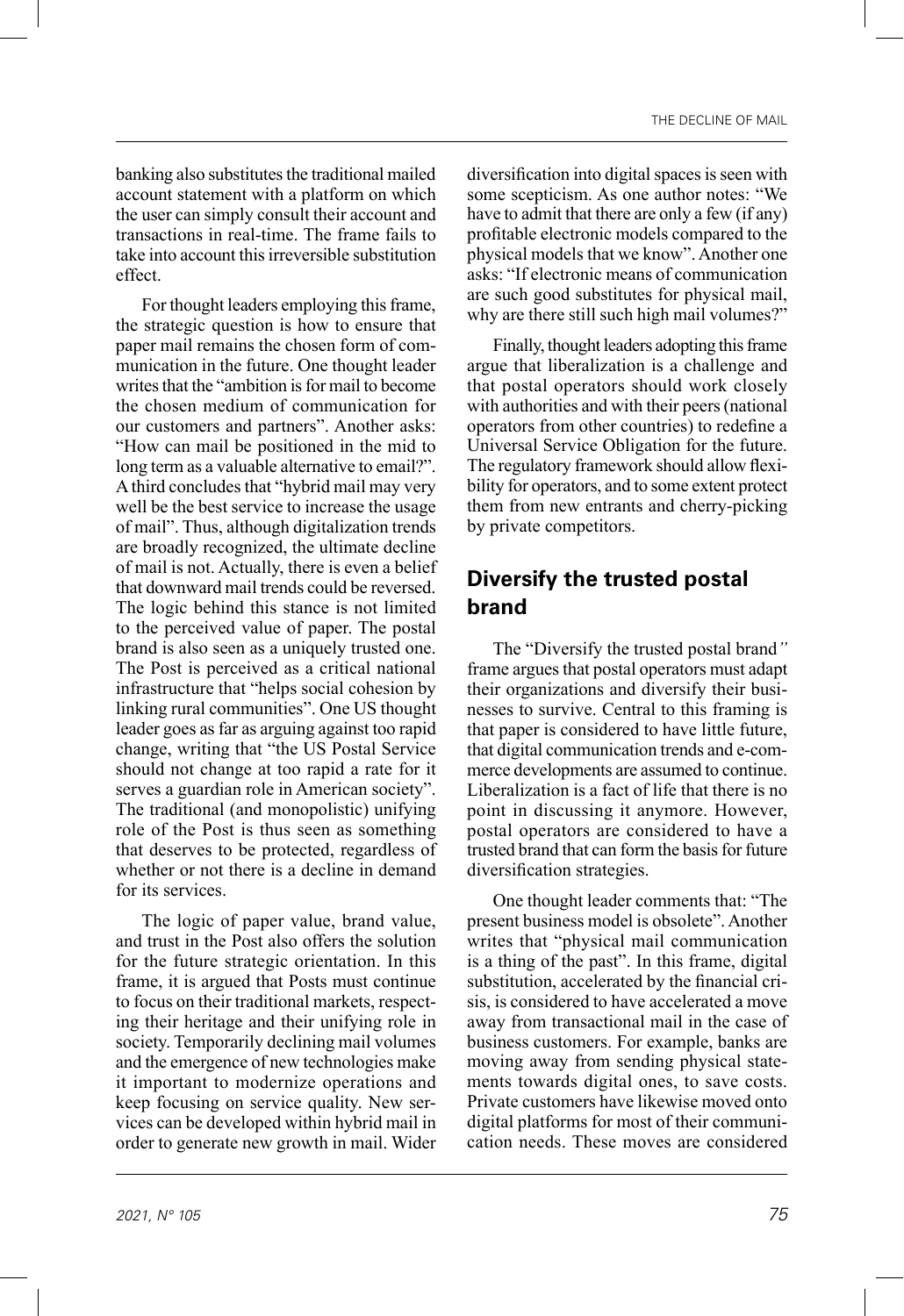irreversible. The trusted postal brand will therefore have to be leveraged with diversification into digital services. Some emphasize mobile services, some emphasize financial services, and some value-added services related to e-commerce.

In this frame, it is believed that postal operators should (and are able to) develop their internal innovation capabilities. In fact, this framing emphasizes that there are already good examples of operators successfully innovating. One thought leader writes: "The good news is that today the postal market can boast of several ground-breaking innovations". Innovation should be focussed on customers and their needs. Channels and customers, such as large mailers, are considered to be the perfect partners for collaboration around new service developments. Such new services are perceived to be best created inside the Post, but in collaboration with large mailers, including within e-commerce. Implicitly, it is assumed that control over innovative processes and services is preferable to a more open model.

## **Digitalize and differentiate with open innovation**

The "Digitalize and differentiate with open innovation" frame argues that the traditional letter mail business model is in decline and digital communication trends will continue in the future. However, it also emphasizes that Posts "suffer from the weight of history", and that "there have been a relatively small number of innovations". Postal operators are late in their transformation and modernization initiatives. They are too slow to change. Digital substitution effects are considered irreversible and even the postal brand has limited potential going forward, particularly in the eyes of younger generations. The key to the future is to diversify into the digital space, developing for instance e-commerce solutions, customized marketing solutions, warehousing, logistics solutions, and so forth, all based on a differentiation strategy. This

frame thus recognizes that there is competition not only in the traditional business areas of mail and parcel delivery, but also in the new markets that operators could enter. Postal operators need to create their own niche in these markets. The emphasis is on postal operators becoming more active in creating their own future. Innovation is seen as difficult to achieve alone. Instead, operators must forge partnerships with external actors. As one thought leader writes: "There is significant opportunity for everyone involved in parcel networks to collaborate in open innovation".

In terms of the regulatory framework, one author writes that "mail service functions primarily under a series of aged and increasingly irrelevant government regulations that are responsible for how they look and operate today". This view seems to be shared within the frame, that considers regulatory frameworks as restrictive and a constraint on operators and their ability to innovate and diversify.

## **DISCUSSION AND CONCLUDING REMARKS**

The historical analysis of frames in the aftermath of the financial crisis reveals three competing frames, indicating three different visions for the industry. One of the most interesting themes that has emerged from this exercise is the one on collaboration. Postal entities have historically integrated the full provision of their services within their organisations. Postal managers have thus mostly designed solutions and services from an inside-out perspective, based on fully controlled internal capabilities.

The two first frames seemingly point toward the possibility to interact more closely with other postal stakeholders and operators in the design of services and the conduct of sector policies. This is somewhat in contrast with the pro-competitive agenda set by the